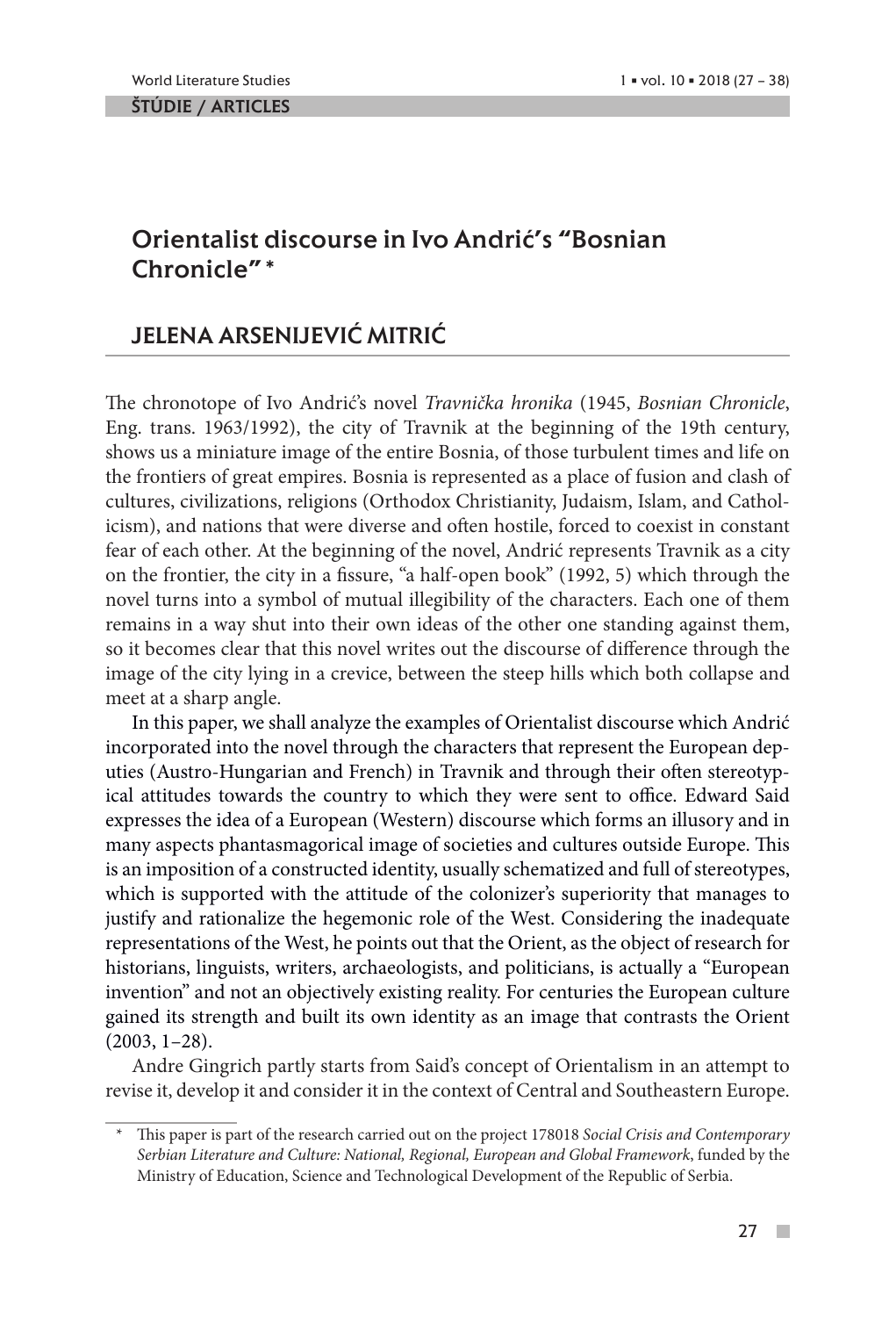He points out that Said's concept of Orientalism primarily refers to the French and English colonial presence in distant territories (as well as the postcolonial politics of the USA), but it does not take into consideration the Habsburg, Russian, and Spanish treatments and representations of the Orient (1996, 118).<sup>1</sup> Therefore, Gingrich concludes that "there is not just one form of orientalism, but there are several" (2010, 78). Unlike the classical form of Orientalism, frontier Orientalism does not necessarily imply the experience of a remote, subjugated colony overseas, but it rather refers to nearby intruders on "our" frontier which do not necessarily have to be exotic, subaltern subjects, servants or slaves (Gingrich 2015, 62).

Gingrich elaborates on the term of frontier Orientalism in several works. This term is always connected to our image or representation of the Other as something that is different but not geographically remote. Instead, it usually represents a dangerous threat that is constantly lurking from the frontier areas. Therefore, frontier Orientalism always constructs and maintains the binary opposition which points to the existence of "us" and "others" – "the Orientals", which (if we consider the frontier of Central Europe) are always represented by the Turks or Muslims in general. However, Gingrich points out that the other side of the described opposition fluctuates and that the Islamic Oriental Other can be transformed if need be, so that it can also represent the Jewish or Slavic (Serbian or Russian) Oriental Other. Frontier Orientalism represents a specific form of Orientalist discourse which dominated the peripheral areas of Europe that were exposed to the longer experiences and interactions with the Muslim societies by the end of the Middle Ages and the beginning of the early modern era (2015, 61–63).

In the analysis of certain aspects of Andrić's novel we shall focus on the Orientalist discourse advocated by the Western representatives, relying also on Gingrich's variant of frontier Orientalism, in particular because this is a narrower term (compared to Said's term of colonial Orientalism) which is primarily related to the frontier areas of Central and Southeastern Europe. Just like the entire Bosnia as an Ottoman province and future Austro-Hungarian border colony, Travnik is also represented in the novel as the liminal, in itself insecure, heterogenous area within Europe. Apart from the fact that Gingrich's term is more appropriate and accurate in the geographical, spatial sense, it is additionally convenient because the stereotypical impressions and belittling attitudes of the Western representatives often refer equally to all subjected inhabitants of Travnik, the Bosnians, regardless of their religion and cultural identity. The geographic position itself of a frontier area as an interest zone of various empires makes them suitable for negative stereotyping by the Western representatives. We also notice that the mechanism of stereotyping, traditionally reserved for the Ottomans, is often transferred to the Bosnians as a whole. Gingrich's term of frontier Orientalism highlights the other side of the opposition as fluid, as it does not have to be linked exclusively to the Islamic Oriental Other, but it can also refer to the Jews or Slavs (61), the subjected population of Travnik as a whole, as is the case with Andrić's novel.

By describing the state of affairs in Travnik, Andrić actually points to the position of the entire Bosnia and Herzegovina, which was at the time under the rule of the Ottoman Empire and gravely threatened by French and Austro-Hungarian interests.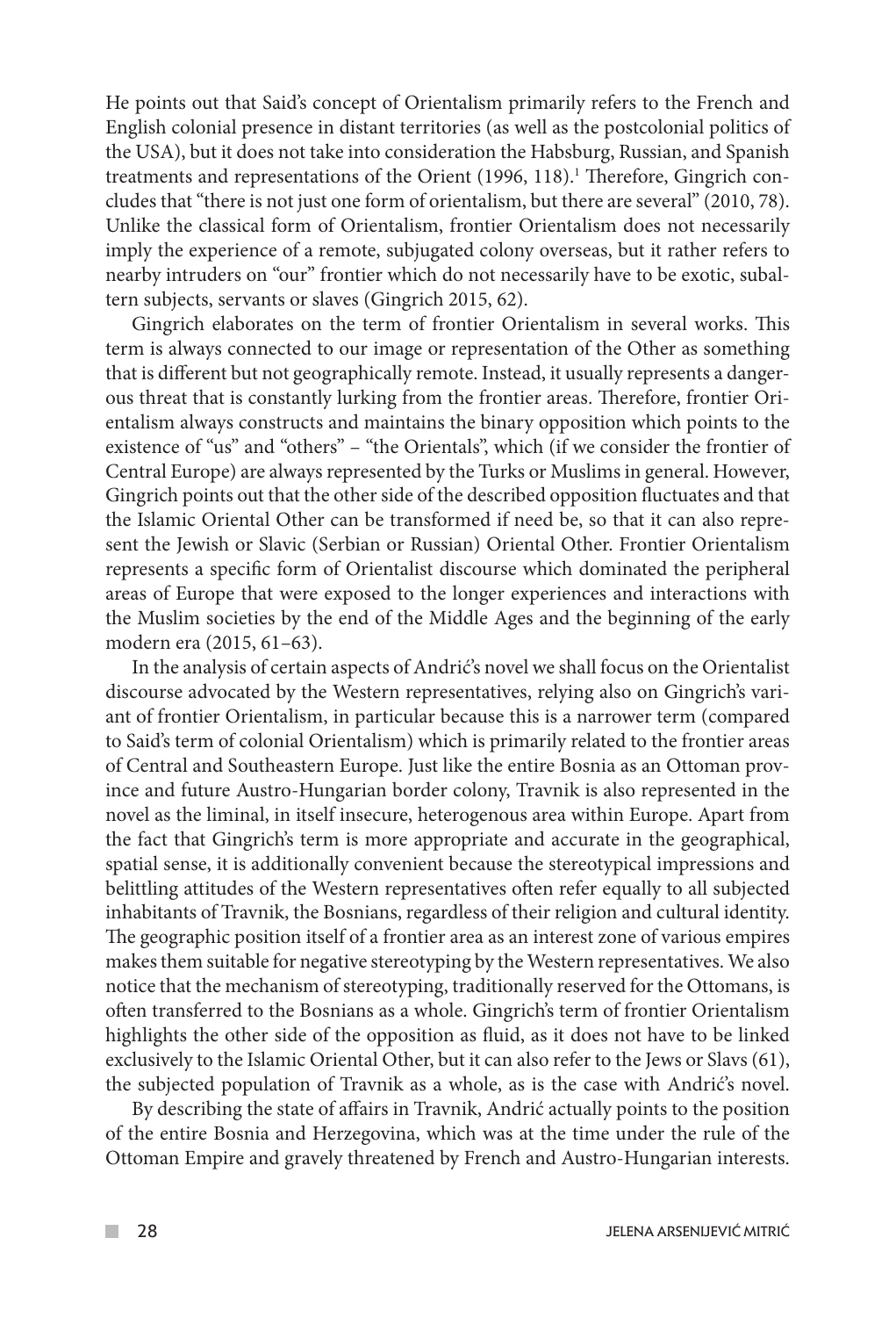Beginning in the 17th century, Travnik was the residence of the Bosnian vizier, and in 1806 France opened its consulate there. A year later, the Austro-Hungarian Empire did the same in order to prepare the ground for the later occupation and annexation of the mentioned territory and the creation of a specific border colony.<sup>2</sup> By narrating about the so-called consular times, Andrić leads us into a world of deep conflicts and irreconcilable differences. As Zoran Milutinović notices:

For page after page, *Bosnian Chronicle* describes people's attempts to understand one another, and their failure to do so. […] There is no privileged image of Bosnia in *Bosnian Chronicle*, there are only different voices which try to impose and justify their images. The very dynamics of creating and exchanging images, the dynamics of people's attempts to understand each other and of their inability to step out of their own perspectives is the true theme of *Bosnian Chronicle* (2008, 446).

We get the impression that, despite the vast gallery of the most diverse characters, the real protagonist of the novel is the city of Travnik itself, as the geographical and political center of Bosnia and Herzegovina, the place of interest, which links the representatives of the three great powers (Ottoman Empire, France, and Austria).

What is initially imposed in the novel is the situation in which the image of Travnik is presented to us in a mediated form, as we learn about the city, its inhabitants, everyday life, and customs from the point of view of the newcomers (French and Austrian diplomats, the Levantine D'Avenat, the vizier). What they all have in common is the troubling feeling of being abroad in an inaccessible and cruel area, the basin of Travnik, which they perceive as a dungeon, a sort of much-needed limbo, a place where they will get toughened for future undertakings. Therefore, Jean Daville sees his position of general consul as a punishment, a conviction to service in a godforsaken land, and a sort of exile from Europe into an isolated Ottoman border province. We get the impression that the European diplomats Daville and von Mitterer think and talk about the Ottoman Empire and its representatives in Bosnia with sympathy, which they do not show towards the citizens of Travnik, as they perceive and describe them as barbarians – "wild people, uncouth rabble" (19). This is supported by Daville's description of the local orchestra that he has hired for a celebration organized in honor of Napoleon's birthday: "He immediately saw before his eyes the Travnik musicians, three ragged gypsies, two drummers and the third with the pipe whose 'music' grated on the ears of the European condemned to live here during Ramadan and Bairam" (30).

What is particularly interesting is that the attitudes of the Ottoman representatives do not offer a view that opposes the vision of the European governors. Instead, we notice the identical belittling relationship towards the Travnik Muslims, or "Turks", 3 in the descriptions provided by the vizier Husref Mehmed Pasha:

In the course of the conversation, the Vizier made a point of stressing the savagery of this country, the crudity and backwardness of the people. The land was wild, the people impossible. What could be expected of women and children, creatures whom God had not endowed with reason, in a country where even the men were violent and uncouth? Nothing this people did or said had any significance, nor could it affect the affairs of serious, cultivated man (25).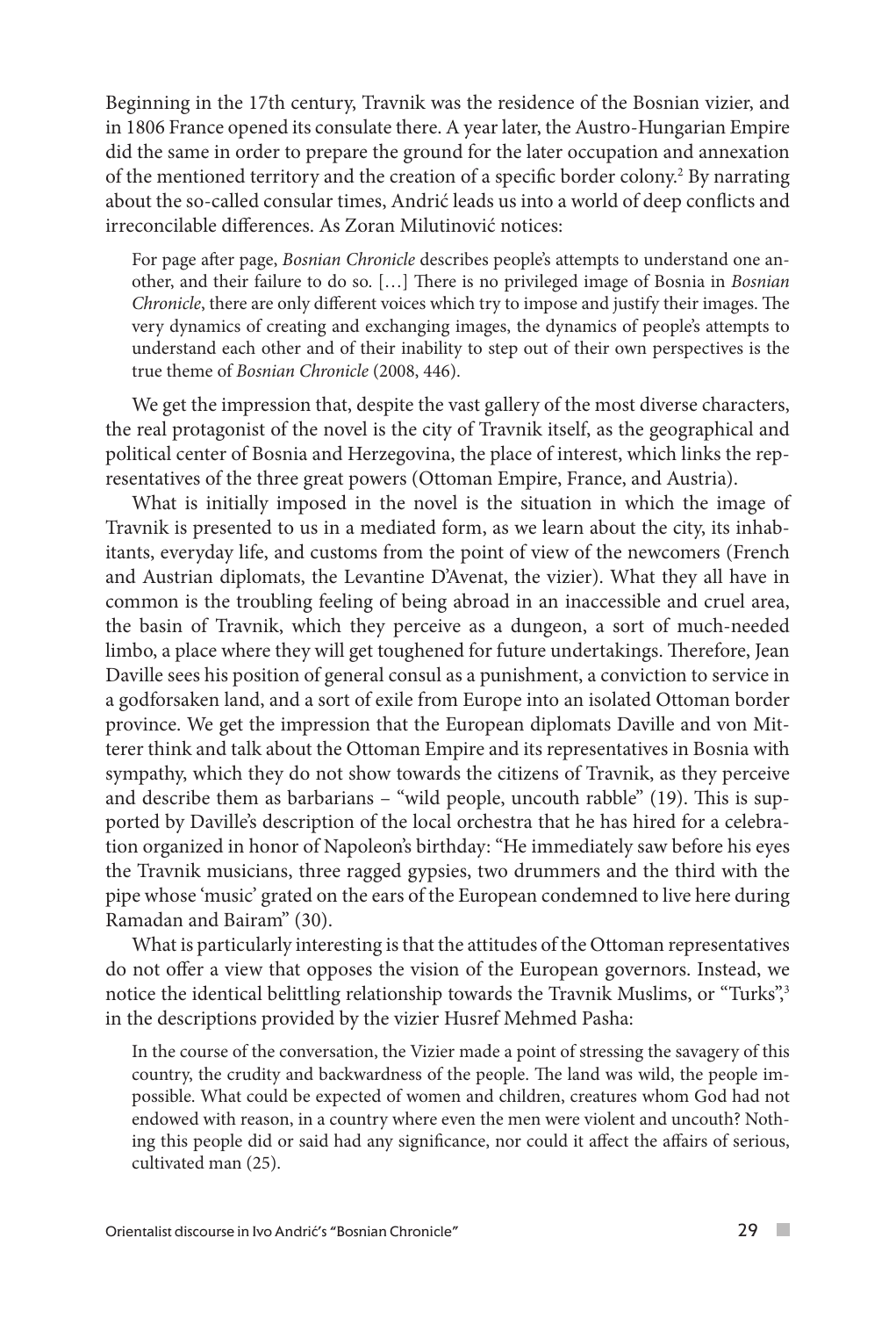For the representatives of Europe in the novel, Travnik, although geographically part of the Old Continent, still remains a place on the frontier, somewhere in between, neither sufficiently European nor completely Oriental.<sup>4</sup> The local respectable Muslims also talk about Travnik and Bosnia as a border area that is exposed to constant attacks of foreign imperial powers:

They had long been troubled by the knowledge that the Imperial defences along the frontiers had collapsed and that Bosnia was becoming an unguarded country, trampled over not only by Ottomans but by infidels from the four corners of the earth, a country where even the rayah was beginning to raise its head more insolently than ever before. And now some faithless consuls and spies were supposed to be thrusting their way in, freely proclaiming their authority and the power of their emperors at every step. So, little by little, an end would come to the good order and "blessed silence" of Turkish Bosnia, which for some time now had in any case become increasingly difficult to protect and preserve. Divine Will had ordained that the Turks should rule as far as the Sava River and the Austrians from the Sava on. But everything Christian was working against that clear Divine Order, shaking the frontier fence and undermining it by day and night, both openly and in secret (11).

Clemens Ruthner points out that Bosnia and Herzegovina has for long been perceived as a periphery of Europe, ever since it was initially known as the rebellious frontier of the Ottoman Empire, then as a territory occupied by Austria-Hungary (1878–1918) and finally as part of Yugoslavia. In those periods, this region was treated as the economic and cultural margin of various political centers (Istanbul, Vienna/ Budapest, Belgrade/Zagreb), and it also takes the specific symbolical position of "the European Other" within Western hegemonic discourse (2008, 1). With regards to this, Enver Kazaz concludes the following:

It is particularly because of its marginality that BiH is presented in Andrić's novels as the topos of a permeable borderline, a border place of the encounter of the One and the Other, both the identity and the alterity, but also as the topos of their differences. Border, periphery, and difference create Andrić's BiH as a symbolic bridge between two centres, but also as a topos at which each of these centres, both the Orient and the Occident, meets its periphery (2006, 270).

It is interesting to note that Andrić also accentuates several times in his novel that the Bosnian (local) Muslims were perceived as outcasts, converts who are equally despised by the representatives of Istanbul and the European deputies. This indicates their double marginalization and liminal position. For example, the beys of Travnik are represented as completely independent, largely alienated from the Istanbul authorities, as they often did not execute the commands of vizier Husref Mehmed Pasha, who declared himself a supporter of the reforms by Sultan Selim III and who openly favored France. Paradoxically, the vizier himself was also a convert and foreigner, not just in Travnik but also in Ottoman Empire, the country whose interests he represented. The narrator reminds us that Husref Mehmed Pasha, also known as the Limping Pasha, was a Georgian brought as a slave to Istanbul when he was a child, who became a vizier in Egypt at the age of thirty-one thanks to his cunning, abilities, and talent. After the great uprising of the Mamelukes, the vizier is first transferred to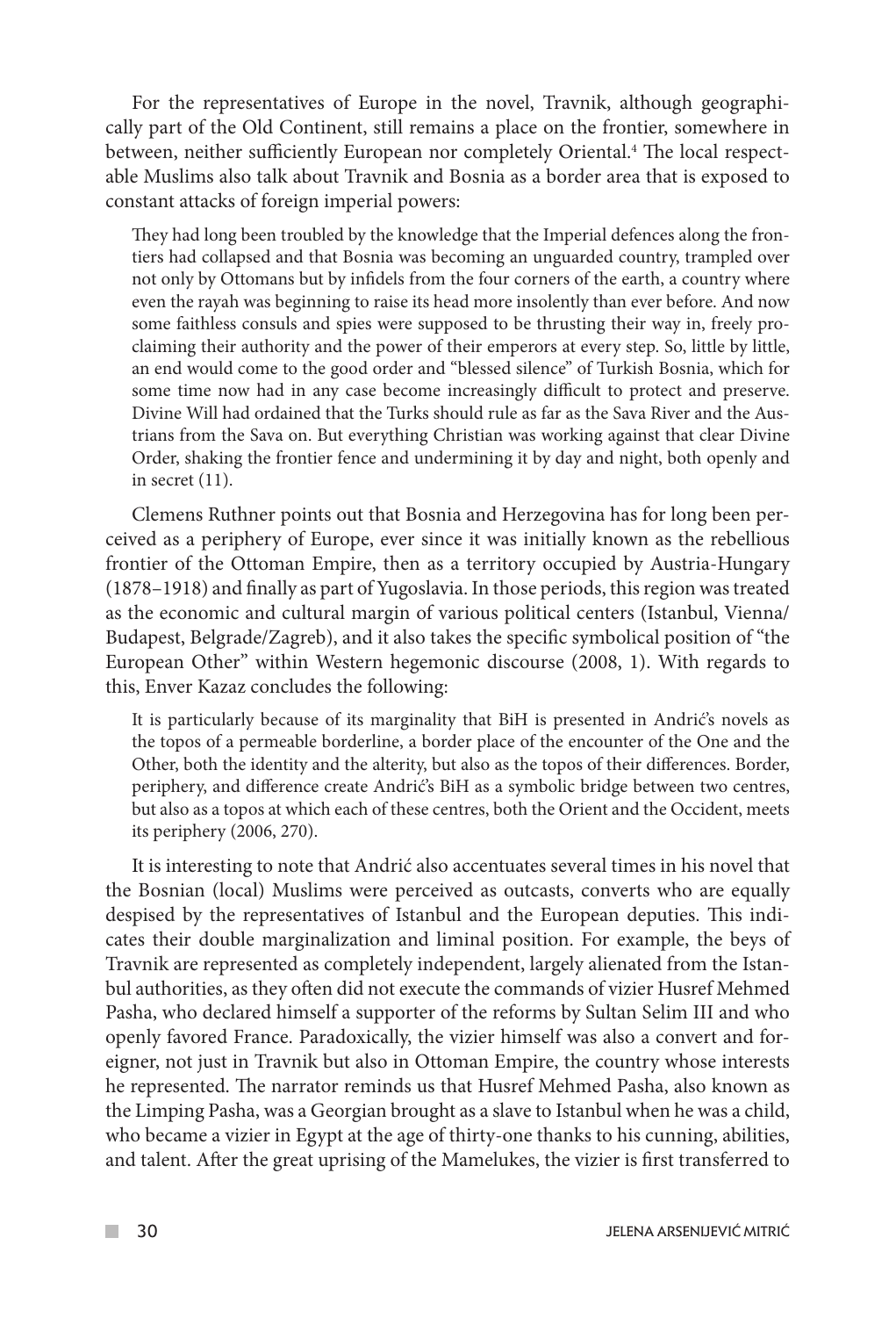Thessaloniki and then to Travnik. He perceives his stay in Bosnia as a kind of exile and punishment, especially because the winters, which the natives are used to, are particularly harsh and in every aspect torturous to everyone else: "It was different for the foreigners whom fate had cast into the narrow valley which, at this time of year, was gloomy, damp and draughty as a prison corridor" (109). The Mamelukes yearn for their homeland, and the vizier remembers Egypt and dreams of the distant sea. They wonder in unison how they wronged God and fate to deserve to end up here:

"A dog's land!" said the Secretary. "It's enough to make bears weep!" complained the Vizier's countryman and armorer Younuz Bey. "Now I see that we've been sent here to perish", maintained Ibrahim Hodja, a personal friend of the Vizier's, screwing his yellow face up into long creases as though he really were preparing to die (110).

During the visits to the Konak and conversations with the vizier, the French consul Jean Daville recognizes his own unenviable position in Mehmed Pasha's exile. He ascribes the anxiety, confusion, lack of will, and the rushes of pessimism overcoming him to the environment in which he resides – "Oriental poison" (56). It is prominent that for the entire course of the novel he blames the lethal impact of the Orient for everything negative in him. In his spare time, he writes an epic on Alexander the Great as a sort of his own "disguised intellectual diary" (69) in which he vents his feelings and in which the imaginary Bosnia, "a barren land with a harsh climate and savage inhabitants" (69) has its own place hidden under the name Tauris. Daville's Alexander romance, as a specific narrative phantasmagoria, stores his frustrations, caused by the Bosnian area and the people which he loathed. As the protagonist, through his battle against Asia, Alexander reflected "all the revulsion Daville felt for the Asiatic spirit and the East as a whole" (69).

The situation in Travnik is additionally complicated by the arrival of a new threat, the Austrian general consul. The local Muslims resent Istanbul because of the "foreign invasion" (81), the French consulate anxiously await their opponent, and the Orthodox locals are hoping for a Russian consulate as well. Joseph von Mitterer, frontier guard officer from the periphery of the Empire who has proved himself in war against the Ottomans and the Serbian rebels, to a certain extent shares with the French consul the mutual fate of a man condemned to live in an environment "which first exhausts a Westerner, then makes him chronically irritable, a burden to himself and others, and finally, with the years, completely alters and breaks him, burying him in dull indifference long before his death" (89). Mrs. von Mitterer expresses her own dissatisfaction with Travnik and its inhabitants, possibly in the most tumultuous fashion in the entire novel. She builds a tall wall around the house, "a new Schönbrunn" (95), in order to protect herself from the "dirt of this oriental land" (96). This grows into an obsessive fear of dirt, rust, mud, and mould which she notices everywhere around her. She perceives staying here as a curse and a transfer from "one half-Turkish provincial town into a real Turkish graveyard […] into Asia" (94), as she puts it. Therefore, she persistently asks her husband, whom she declares to be "more heartless than any Turk" (131), to save her and take her away from this "filthy, wretched country" (98) and "terrible wilderness" (128). Her notion of Bosnia is comprised in a metaphor of a retarded ailing beggar and his repulsive feet: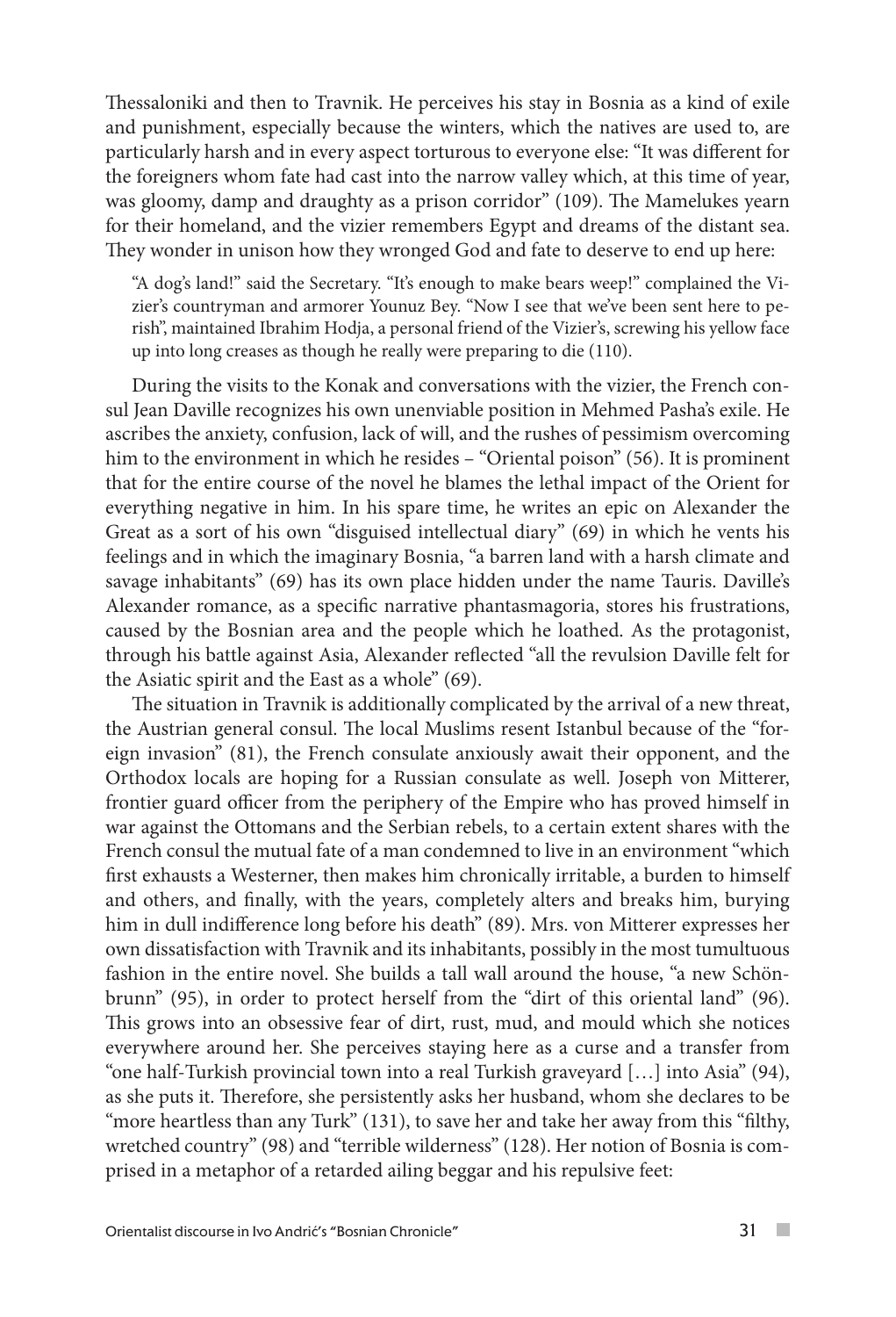For just one moment her field of vision was filled with trampled clay and the huge, filthy, bare feet of a disabled labourer, aged before his time. She glimpsed them for just one moment, but for a long time afterwards she could not rid herself of the sight of those inhuman feet, square, shapeless, gnarled, unspeakably deformed by long trudging and a hard life, cracked like the bark of a pine tree, yellow and black; enormous, crooked peasant's feet which could scarcely bear their own weight and shuffled, limping awkwardly, as they took perhaps their last steps. Hundreds of suns and thousands of springs could not help those feet, thought Anna Maria in that instant. No care, food or medicine could put them right or alter them. Whatever was born and bloomed on the earth, those feet could only be yellower, more monstrous and more horrible (97).

Similar to her representation of the irreparable state of the beggar is Daville's conviction that it is impossible for the entire place to change, to "recover" – in other words, to adjust itself to his norms and become like France. Although Des Fossés is the most inclined to Bosnia out of all foreigners, the manner in which he pronounced the name of the city is represented by the narrator as follows: "He repeated this word to himself, half aloud, like the name of some mysterious disease, like a magic formula it is hard to remember and easy to forget" (127). In this description we also recognize the metaphor of disease as the incurability of a "backward" society, which as such belongs to the corpus of frontier Orientalism. However, unlike Daville, the young consul is willing to get to know the country – he tours the city, meets people, notes his impressions about dispositions, makes an effort to fit into the new environment and feel the town's pulse. He stays in the houses of the Jews, meets religious representatives (Friar Janković and Abbot Pahomije), examines old settlements and graveyards, and his curiosity and interest results in his writing a book on Bosnia. Although the local commander in Split warns him on the eve of his transfer to Travnik that he was headed to an "infernal country" (74), he is not discouraged. His case shows that it is possible to break the strong barriers of prejudices and stereotypes which the foreigners adopt so easily and grudgingly give up on. Renate Hansen-Kokoruš also notices that Des Fossé "plays one of the more important roles in the process of understanding the country and its inhabitants on one hand and in the cultural criticism of the West on the other" (2009, 91).

In the novel, Andrić juxtaposes the two representatives of France, Daville and Des Fossés. While the first one is reserved, serious, occupied with prejudices about the natives which he calls "wild Scythians" (79), and describes Travnik as a "muddy desert, inhabited by two kinds of wretch: tortures and tortured" (113), Des Fossés endeavors to prove that this area can by no means be a desert, as he points to the spiritual and cultural heritage, traces of Neolithic settlements, bizarre customs, diverse interesting personalities, the remains of the epochs which replaced each other. In their mutual discussions, Daville advocates the familiar imperialist-colonial discourse on the need to civilize the "backward" nations, lamenting on the utopian vision in which the entire Europe becomes like the "harmonious" and "perfect" France.

Here it is important to point out that Daville's and De Fossés' attitudes are not just a figment of the author's fiction, but they are supported by historical models. The prototype of the character of Daville was Pierre David, consul in Travnik and Napoleon's representative in Bosnia from 1807 to 1814. It is known that in 1924 Andrić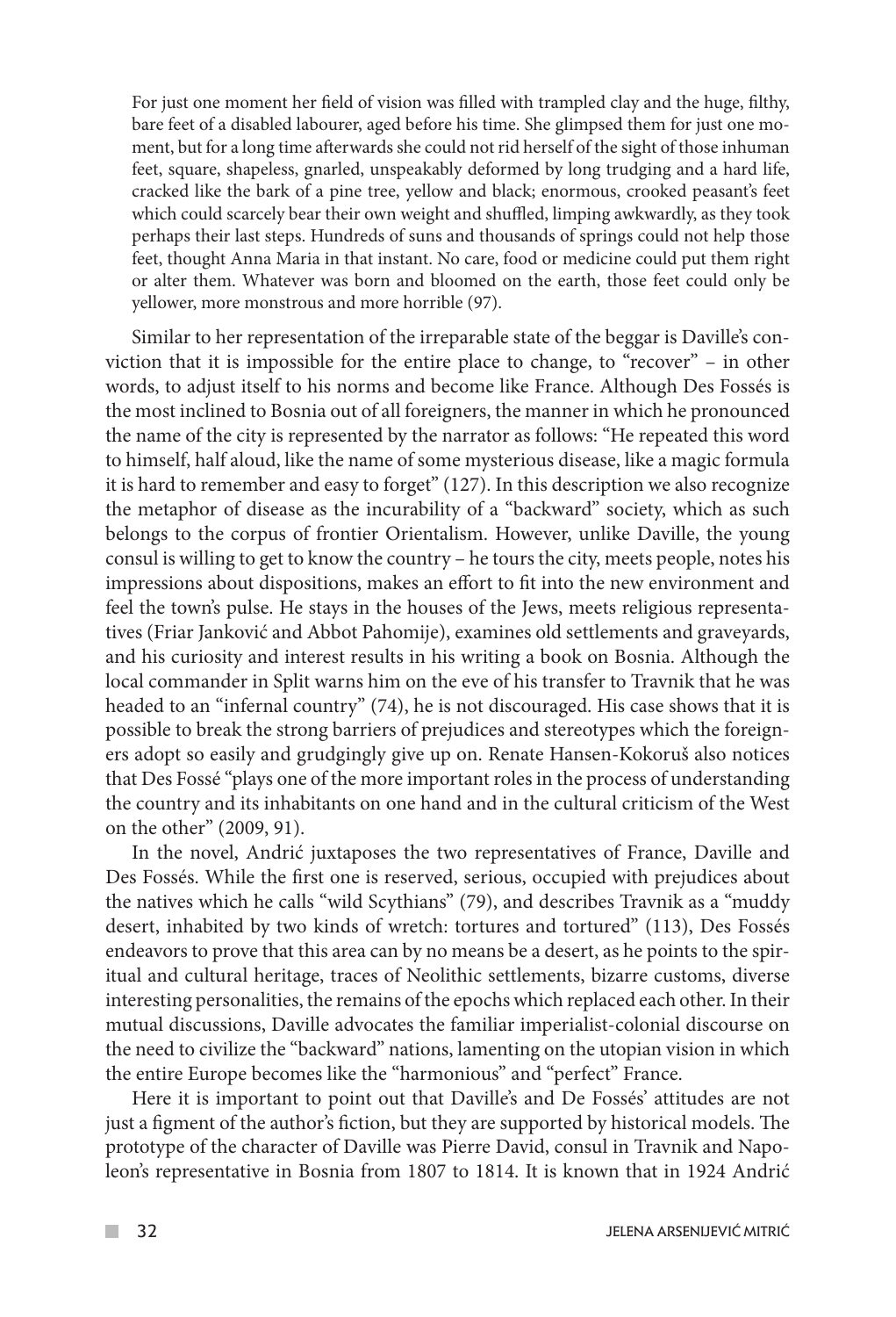read a book written by historian Mihailo Gavrilović which contains the reports of the abovementioned consul. The same year, magazine *Revue d'histoire diplomatique* publishes excerpts from David's diary, so it is assumed that Andrić had access to this source. As a diplomat in European cities, he later had the opportunity to consult the original reports of the Travnik consuls (Gorup 2001, 218). In Vienna, Andrić examined the notes of Austrian consuls Paul von Mittesser and Jakob von Paulich. On the relationship of Pierre David towards Bosnia, Mihailo Gavrilović states the following, based on the meticulous analysis of his reports: "We should note, which is obvious from this collection, that David deeply despised Bosnians and that he perceived his life among them as imprisonment" (1904, XVI). The character of Des Fossés partly corresponds to the French diplomat and geographer Amédée Chaumette des Fossés who, just like Andrić's hero, left a travel account on Bosnia from 1822 as his legacy (*Voyages en Bosnie dans les annees 1807–1808*). More thorough data on Andrić's use of historical sources for constructing *Bosnian Chronicle* are put forward in a study by Midhat Šamić, where he particularly stresses Andrić's remaining true to the original documents (1962, 43).<sup>5</sup> As Milutinović explains: "Through their writings, these foreigners produced images of Bosnia which contemporary French and Austrian readers then used to build up their knowledge of Bosnia and make judgements about this isolated and little known part of Europe. […] They represent what we might name the European view of Bosnia of the time" (2008, 445).

Andrić utilizes the abovementioned attitudes by Daville to point to the types of ethnocentrism and universalism which are theoretically criticized by Tzvetan Todorov starting from the analysis of examples of ethnocentrism in the history of French thought, with the emphasis on philosophical currents of the 17th and 18th centuries. Todorov discusses the Universalist ideology of colonialization, which we can find among the authors belonging to the philosophy of the Age of Enlightenment, such as Condorcet or Dе Gérando, who believe that progress is seen through a gradual liberation from prejudices, and their nation has went the farthest on that path. Condorcet is convinced that there is a civilizational ladder at whose top are the so-called most enlightened nations, those that have completely eliminated prejudices – the French and Anglo-Americans. The French theoretician recognizes the same rhetoric in Dе Gérando, who also highlights the idea of various degrees of being civilized by making a division into higher and lower races based on their degree of development, and the criteria for ranking them are rationality and level of socialization. Such attitudes of certain European intellectuals encouraged and justified the practice of colonialism as a project in which the so-called backwater nations were to be subjected to "the accelerated progress of enlightenment" (1993, 253–254). Dealing with cultural identities in *Bosnian Chronicle*, Krešimir Nemec concludes that the foreign Western consuls "perceive themselves as superior: as the bearers of civilization and progress in barbarian and narrow-minded surroundings. Everything they see is measured by the value criteria and samples of their own culture and social customs, and they notice a *specific difference* everywhere which makes them feel insecure, distrustful, and afraid" (2004, 86).<sup>6</sup>

During one of the conversations with Des Fossés, Daville highlights underdevel-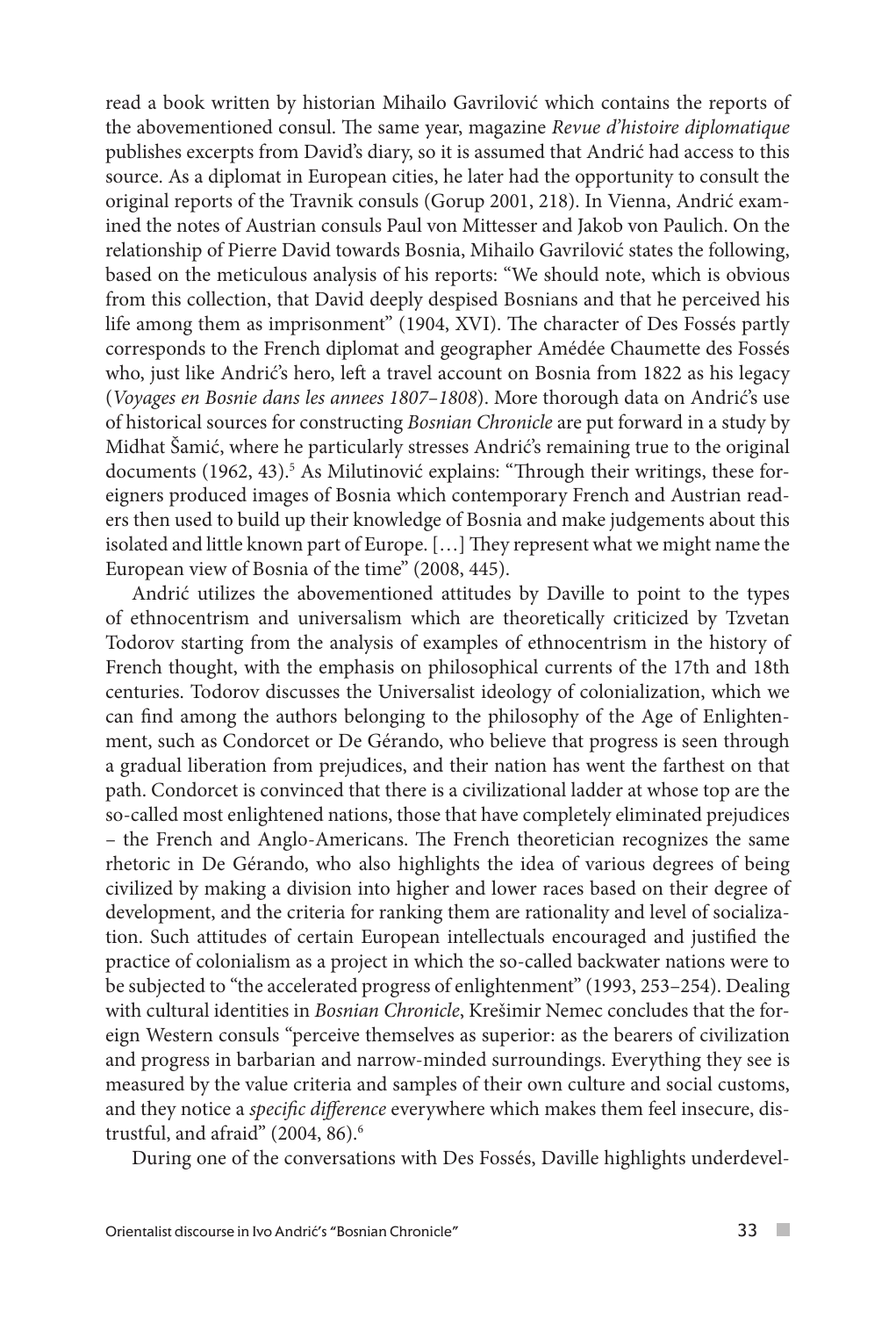opment as one of the features of the barbaric nature of this area, which is characterized by absence of roads:

Unlike all the other nations of the world, this people has some kind of incomprehensible, perverse hatred of roads, which are actually a sign of progress and prosperity. In this wretched country roads aren't maintained and they don't last, it's as though they destroyed themselves somehow. You see, the fact that General Marmont is building a highway through Dalmatia does as more damage in the eyes of the local Turks and the Vizier, than those enterprising, boastful gentlemen in Split can begin to imagine. These people don't like roads anywhere near them. But who could explain that to our people in Split? They brag to all and sundry that they are building roads which will ease the flow of traffic between Bosnia and Dalmatia, but they have no idea how the Turkish mistrust them (65).

Unlike him, Des Fossés will discover the partial reasons behind such state of roads in a conversation with friar Ivan, who reveals the cunning and strategy lying behind this "neglect". Both Muslims and Christians resist the building and maintenance of roads, but with different motives. Christians do so because they believe that lack of roads averts the unwanted visitors, those being the Ottomans, while Muslims believe that developing roads means endangering their predominance as it allows a connection with Christian neighbors. Des Fossés reminds Daville of the imperial policy which their homeland has been implementing at the time: "After all, Monsieur Daville, we French have swallowed half of Europe and we shouldn't be surprised that those countries we haven't yet occupied look with mistrust at the roads our armies construct on their borders" (66). It is quite clear to him that there is no merciful intention hidden behind the mission of road construction, but the interest of the empire which it represents. With regard to this, it is important to mention Aimé Césaire's endeavor to draw a clearer line between colonization and civilization and to reveal the perfidious politics which often represents colonizers as bearers of progress, those who cure diseases, build roads, and improve the standard of living in the so-called developing countries (1996, 34).<sup>7</sup>

As Božidar Jezernik points out, "After the Age of Enlightenment, the Balkans were perceived as at once near (geographically) and far (culturally)" (2004, 25). The Balkans have never represented a geographically neutral term, but it has always implied a certain ideological omen and negative connotation – European Turkey or Turkey in Europe, the East, the Middle Ages, filth, passivity, unreliability, disrespect for women, unscrupulousness, opportunism, lack of civilization, backwardness, laziness, superstition, sluggishness, and so on (22–23). This corpus of metaphors belonging to frontier Orientalism is noted in different variations in almost all foreign representatives in Travnik. Daville, just like the vizier, explains the "backwardness" of the people with their alleged "innate ill-will" (67); for him, they are irreparably "malicious, wild and idle" (64). He met everything that came from the Bosnians with disgust and mistrust, and the same applied to the Oriental music which particularly irritated him, just like it irritated the Austrian consul von Mitterer. Daville was brought to despair by "Bosnian singing" (116). In the first days of his stay in Travnik, he was already awakened by the unbearable "sound of the Bairam drums and pipes" (16), "gipsy music which grated on the ears" (14). Musa the Singer is the symbol and true reflection of the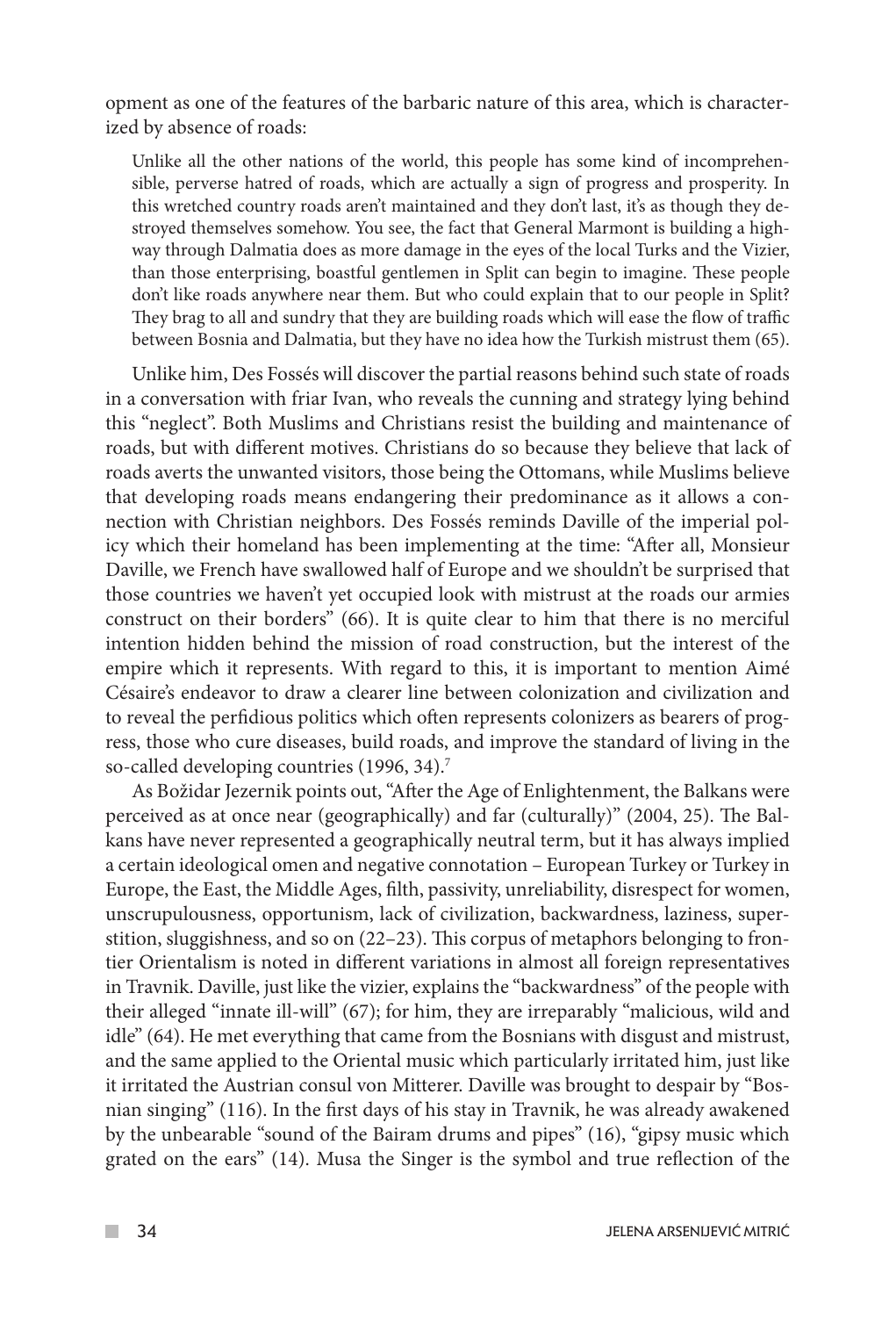environment which is dominated by brandy, idleness, coarseness, and vulgarity, as Daville puts it:

I have heard these people singing and I have seen that they put into their songs the same savagery and unhealthy frenzy they put into every other aspect of their material and mental existence. I once read the travel notes of a Frenchman, who had journeyed through these parts more than 100 years ago and heard these people, he wrote that their song was more like the whining of dogs than singing. […] I have seen them rolling their eyes as they sang, grinding their teeth and beating their fist against the wall, either because they where drunk on brandy or simply driven by an inner need to wail, draw attention to themselves and destroy things. And I have come to the conclusion that none of this has anything to do with the music and singing one hears among other peoples. It is simply a way for them to express their hidden passions and base desires to which, for all their lack of restraint, they could not otherwise give rein – for nature itself would prevent it (122).

Daville will even say that there is far less "spite and insensitivity" in the howling of dogs (122), and the Austrian consul agrees, as he also suffered at the hand of that "wailing and shrieking" (122) which echoed from the gardens, taverns, and streets. Von Mitterer outlined the Oriental, Bosnian music as a reflection of ancient, primeval pain and misery ("Urjammer"), while the French consul claims that those horrendous melodies are still only "the fury of savages who have lost their simplicity" (122). Not only music but also the silence of this area is represented in the novel as ominous and disturbing – "insidious, seductive, eastern silence" (126). Not even Des Fossés is immune to the sounds of Travnik and its surroundings – on one occasion, the melody and song from the Catholic church remind him of the bleating of sheep, "peasant wail" (295), in which he recognizes the same "Urjammer" which von Mitterer discusses regarding Musa's song. On the other hand, the music produced by Anna Maria's harp is "the music of the spheres" to Des Fossés (238). Analyzing travel accounts, Bülent Aksoy writes how Europeans perceived the Ottoman/Turkish music starting from the 15th century. Initially, they were mistrustful, as they considered it to be aggressive and inappropriate, while the European melodies were incomparable to the Ottoman ones: "Almost all the observers complained about the 'noisy' performance of the mehter, and expressed that Ottoman music, which was in fact the music they heard on the streets, grated on the nerves" (2010, 167). Later on, during the 17th and 18th centuries, Europeans start an intense, serious, and meticulous study of the Ottoman music (168–172). Analyzing the Austrian mythological-historical narrative, Gingrich notes the tendency of neglect, negation or even distortion of the complex interactions between the Turks and Central Europe. Thus the Oriental influence on the local languages, clothing, music, food, furniture, architecture, and flora is either completely ignored or considered a war trophy, which only strengthens the existing "violent opposition between an illusory, coherent 'us' and a dangerous or humiliated Turkish 'them' on the other side of the frontier" (1996, 111).

The paper uses several key examples from Andrić's novel to illustrate a variant of frontier Orientalism, within which the Bosnian, local Muslims and the rest of the inhabitants of Travnik (whether they are Orthodox Christians, Catholics or Jews) are doubly Orientalized and marginalized, both by the European representatives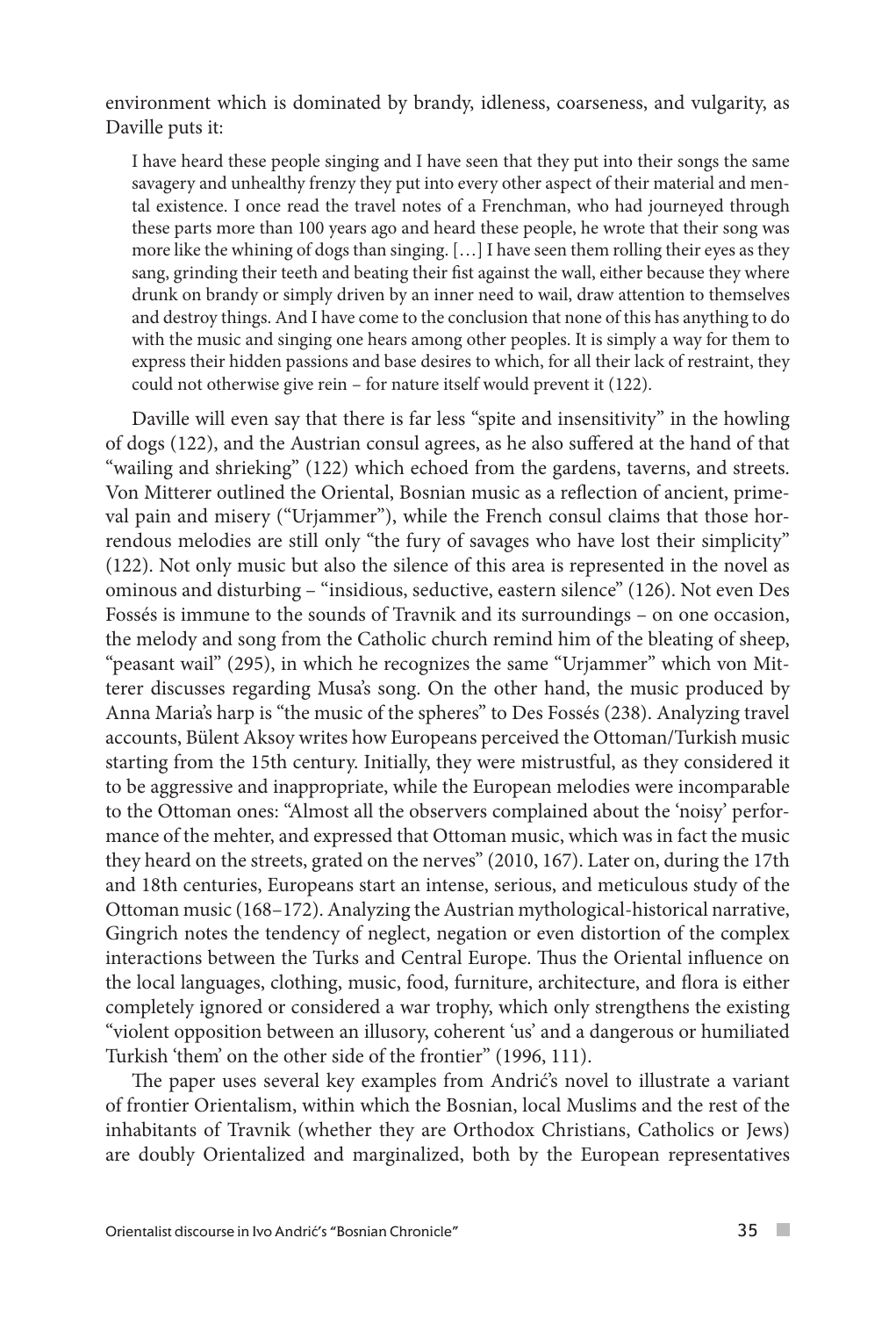and by the Ottoman authorities. From the point of view of the European representatives, although territorially part of the Old Continent, Travnik is perceived as still not quite European and not European enough, unenlightened and barbaric, ruinously "infected" by the Oriental influences. The negative images constructed by the Western consuls, who are primarily guided by the imperial pretensions towards this area, are a product of endeavors to justify the occupation of this frontier territory by portraying its population as backward, unenlightened, and so in dire need of being elevated to a certain civilizational level. Furthermore, the desire for dominance often contains fear of the different and unknown, as well as deep anxiety due to one's own identity being threatened, which requires a confirmation at the expense of the Other, who is then represented as inferior and subjugated. The consequence of the entire process is the inability to empathetically approach the other with an open desire to recognize similarities as well as differences and then to establish an authentic communication.

#### **NOTES**

- <sup>1</sup> Gayatri Chakravorty Spivak points out that we are yet to talk and write about the "European envisioning of the Balkans" in the future: "The relationship of postcolonial theory towards the Balkans as a metaphor represents the key task of our world" (2003, 7).
- <sup>2</sup> Aleksandar Palavestra, in his work "Archaeological Excursion into Proximal Colony", writes about the Austro-Hungarian government in Bosnia and Herzegovina by the end of the 19th century and its specific "long-term project of 'civilising' Bosnia and Herzegovina" (2014, 669), in order to "pacify the backwater Turkey, a barbaric province full of bandits and convert it into a civilised European country" (688). He also points out that after the Austro-Hungarian annexation the described area became "the first Austro-Hungarian colony, the only one on the European soil " (670), referring to the researches and papers by Robert Donia and Clemens Ruthner, who share the same attitude and provide solid arguments in favor of the thesis that after 1908 Bosnia and Herzegovina became an Austro-Hungarian proximate colony, a colony within Europe (internal colony) (Donia 2006; 2008; Ruthner 2002, 2003, 2008). Gingrich also supports the view of the colonial presence of the Austrian monarchy in the area of Bosnia from 1878 to 1918 (1996, 106).
- <sup>3</sup> In the novel, Andrić uses the term "Turks" to refer to one's religious denomination, not to ethnicity. Therefore, the Muslim inhabitants of Bosnia are not Turks, but ethnic Slavs of Muslim faith. The same goes for the term "Serbs". Andrić's Serbs in the novel are the members of the Orthodox Church, rather than an ethnic group.
- <sup>4</sup> The aspects of space in the novel are elaborated on by Renate Hansen-Kokoruš in the paper "Space and Perspective in *Bosnian Chronicle* by Ivo Andrić" (2009, 77–91).<br><sup>5</sup> Andrić testifies several times about the painstaking gathering of the material in conversations with
- his contemporaries (Dimitrijević 1991, 30–32; Jandrić 1977, 309). 6 Enver Kazaz deals with the imperial ideology in the novel *Bosnian Chronicle* in his paper "The third
- world and its wisdom of exclusion" (2006, 267–283).
- <sup>7</sup> The mentioned problem is also discussed in the present author's study *Terra Amata vs. Terra Nullius* within the chapter "The critics of the concept of colonialization as civilization by Aimé Césaire and Edward Said" (Arsenijević Mitrić 2016, 31–73).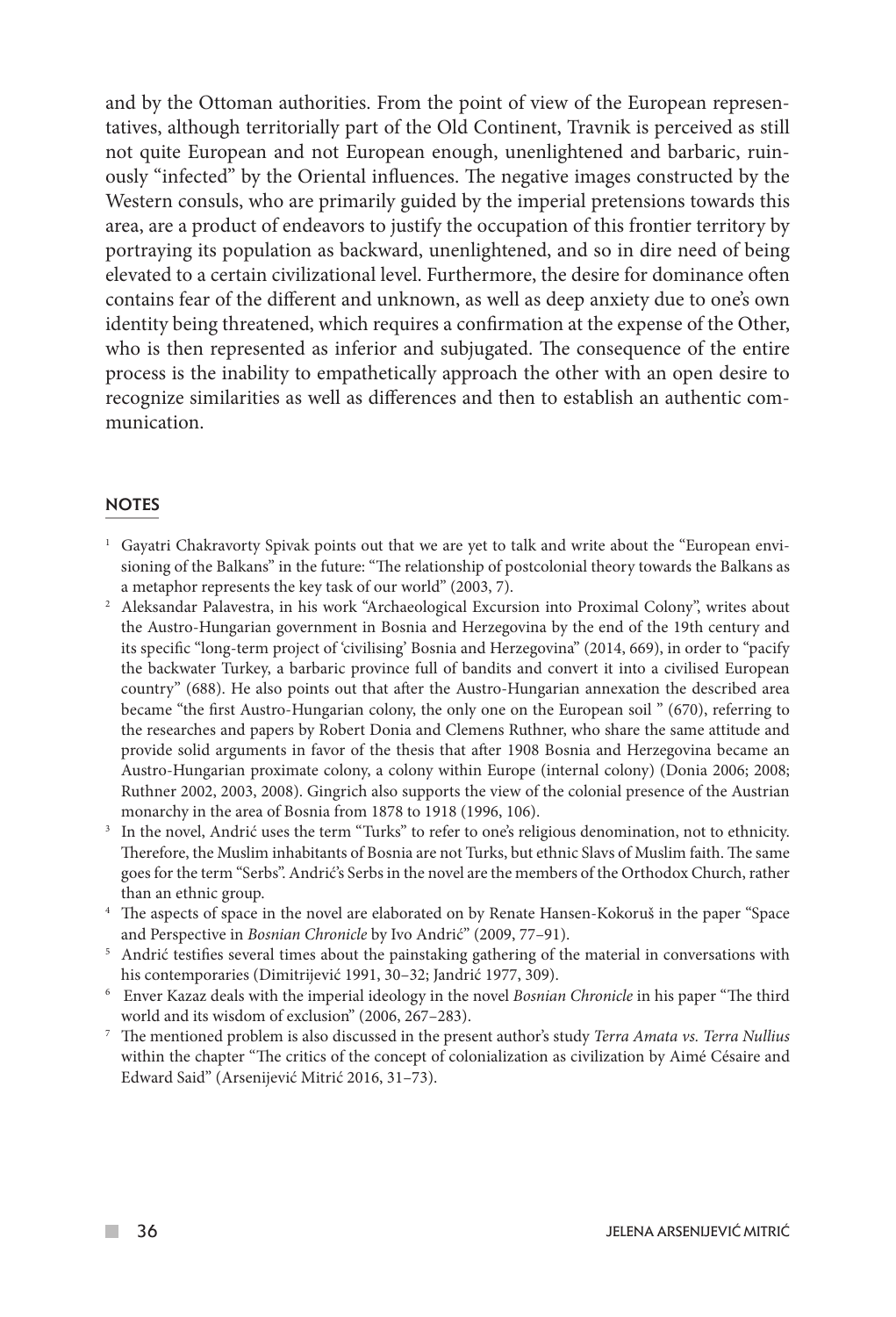#### LITERATURE

- Aksoy, Bulent. 2010. "Music among the Ottomans through Western Eyes." In *Imagining "the Turk"*, ed. by Božidar Jezernik. Newcastle upon Tyne: Cambridge Scholars.
- Andrić, Ivo. 1992. *Bosnian Chronicle*. Trans. by Celia Hawkesworth Bogdan Rakić. London: The Harvill Press.
- Arsenijević Mitrić, Jelena. 2016. *Terra Amata vs. Terra Nullius: Diskurs o (post)kolonijalizmu u delima B. Vongara i Ž. M. G. Le Klezioa*. Kragujevac: FILUM.
- Césaire, Aimé. (1955) 2001. *Discourse on Colonialism*. Trans. by Joan Pinkham. New York: Monthly Review Press.
- Dimitrijević, Kosta. 1991. *Vreme zabrana: svedočenje značajnih savremenika.* Beograd: Prometej Apolon KO.
- Donia, Robert. 2006. *Sarajevo: A Biography.* Ann Arbor: University of Michigan Press.
- Donia, Robert. 2007. "The Proximate Colony. Bosnia-Herzegovina under Austro-Hungarian Rule." *Kakanien Revisited* 11, 09: 1–7. Accessed July 7, 2017. http://www.kakanien-revisited.at/beitr/fallstudie/RDonia1.pdf.
- Gavrilović, Mihajlo. 1904. "Uvod." In *Ispisi iz pariskih arhiva (građa za istoriju prvoga srpskoga ustanka). Zbornik za jezik, istoriju i književnost srpskoga naroda.* odeljenje 2.1: i–xxix. Beograd: Srpska kraljevska akademija.
- Gingrich, Andre. 1996. "Frontier Myths of Orientalism: The Muslim World in Public and Popular Cultures of Central Europe." In *Mediterranean Ethnological Summer School*, ed. by Bojan Baskar – Borut Brumen. 99–127. Piran: Inštitut za multikulturne raziskave.
- Gingrich, Andre. 2010. "Blame it on the Turks: Language regimes and the culture of frontier orientalism in Eastern Austria." In *Diskurs – Politik – Identität/Discourse – Politics – Identity*, ed. by Rudolf De Cillia – Helmut Gruber – Michal Krzyżanowski – Florian Menz, 71–81. Tübingen: Stauffenburg.
- Gingrich, Andre. 2015. "The Nearby Frontier: Structural Analyses of Myths of Orientalism." *Diogenes* 60, 2: 60–66.
- Gorup, Radmila. 2001. "Reader as Critic: Ivo Andrić's *Bosnian Chronicle*." *Serbian Studies Journal* 15, 2: 217–228.
- Hansen-Kokoruš, Renate. 2009. "Raum and Perspektive in Ivo Andrićs 'Travnička hronika'." In I*vo Andrić: Graz – Österreich – Europa*, ed. by Branko Tošović, 77–91. Graz – Beograd: Karl-Franzens-Universität Graz – Beogradska knjiga.
- Jandrić, Ljuba. 1977. *Sa Ivom Andrićem: 1968–1975*. Beograd: SKZ.
- Jezernik, Božidar. 2004. *Wild Europe: The Balkans in the Gaze of Western Travellers*. London: Saqi.
- Kazaz, Enver. 2006. "Treći svijet i njegova mudrost isključenosti (slika imperijalne ideologije i prosvjetiteljske utopije u Andrićevoj *Travničkoj hronici*)." In *Slika drugog u balkanskim i srednjoevropskim književnostima*, ed. by Miodrag Maticki, 267–283. Beograd: Institut za književnost i umetnost.
- Milutinović, Zoran. 2008. "Misunderstanding is a rule, understanding is a miracle: Ivo Andrić's *Bosnian Chronicle." The Slavonic and East European Review* 86, 3: 443–474.
- Nemec, Krešimir. 2004. "Kulturni identiteti u Andrićevoj T*ravničkoj hronici.*" *Republika* 60, 3: 83–97.
- Palavestra, Aleksandar. 2014. "Archaeological Excursion into Proximal Colony." *Issues in Ethnology & Anthropology* 9, 3: 669–695.
- Ruthner, Clemens. 2002. "Central Europe Goes Postcolonial. New Approaches to the Habsburg Empire around 1900." *Cultural Studies* 16, 6: 877–883.
- Ruthner, Clemens. 2003. "K.U.K. 'Kolonialismus' als Befund, Befindlichkeit und Metapher: Versuch einer weiteren Klärung." *Kakanien Revisited* 29, 1: 1–7. Accessed July 23, 2017. http://www. kakanien-revisited.at/beitr/theorie/Cruthner3.pdf.
- Ruthner, Clemens. 2008. "Habsburg's Little Orient. A Post/Colonial Reading of Austrian and German Cultural Narratives on Bosnia-Herzegovina, 1878–1918." *Kakanien Revisited* 22, 5: 1–16. Accessed July 28, 2017. http://www.kakanien.ac.at/beitr/fallstudie/CRuthner5.pdf.

Said, Edward. 2003. *Orientalism*. London: Penguin.

Spivak, Gayatri Chakravorty. 2003. *Kritika postkolonijalnog uma*. Trans. by Ranko Mastilović. Beograd: Beogradski krug.